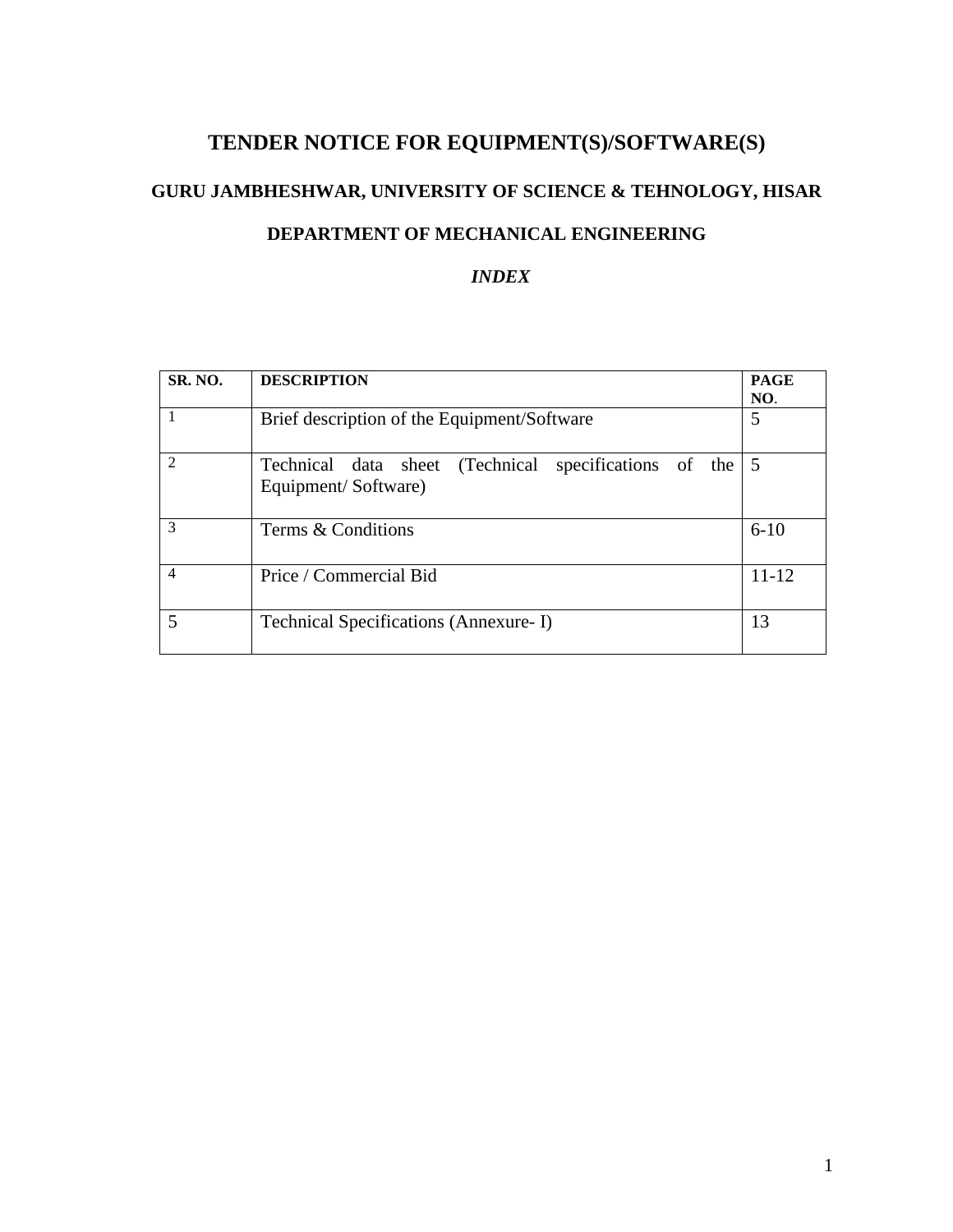# **GURU JAMBHESHWAR UNIVERSITY OF SCIENCE & TECHNOLOGY, HISAR-125001**

## **Tender For Supply of Equipment(s)/Software**

To

-------------------------- -------------------------- --------------------------

# **Subject: Invitation for tender for supply of equipments/ Software**

Dear Sir (s),

You are invited to submit your most competitive tender for the following equipment (s) with the following terms and conditions:-

# A. **SCHEDULE OF EVENTS :-**

| 1.               | <b>TENDER NO.*</b>                                                   | $\cdot$ .            | ME/2018/MECHCFD                                       |
|------------------|----------------------------------------------------------------------|----------------------|-------------------------------------------------------|
| 2.               | <b>TENDER FLOATING DATE</b>                                          | $\cdot\cdot$         | 27/02/2018                                            |
| 3.               | TENDER SUB. CLOSING DATE & TIME ::                                   |                      | 19/03/2018 (upto 3:00 PM)                             |
| $\overline{4}$ . | TENDER OPENING DATE & TIME                                           | $\mathbf{H}$         | 19/03/2018 (3:30 PM)                                  |
| 5.               | VENUE FOR TENDER SUB & OPENING ::                                    |                      | Office, Mechanical Engg.<br>Department, GJUS&T, Hisar |
|                  | Opening: Committee Room, Vice Chancellor's Office/MED, GJUS&T, Hisar |                      |                                                       |
| 6.               | PRE-BID CONFERENCE (IF ANY)                                          | $\sim$ 11 $\sim$     | No.                                                   |
|                  | DATE, TIME AND VENUE                                                 |                      |                                                       |
|                  | Committee Room, Vice Chancellor's Office, GJUS&T, Hisar              |                      |                                                       |
| 7.               | <b>TENDER DOCUMENT COST</b>                                          | $\dddot{\mathbf{r}}$ | $Rs. 300/-$                                           |
|                  |                                                                      |                      |                                                       |

\* Tender number must be mentioned in all correspondence.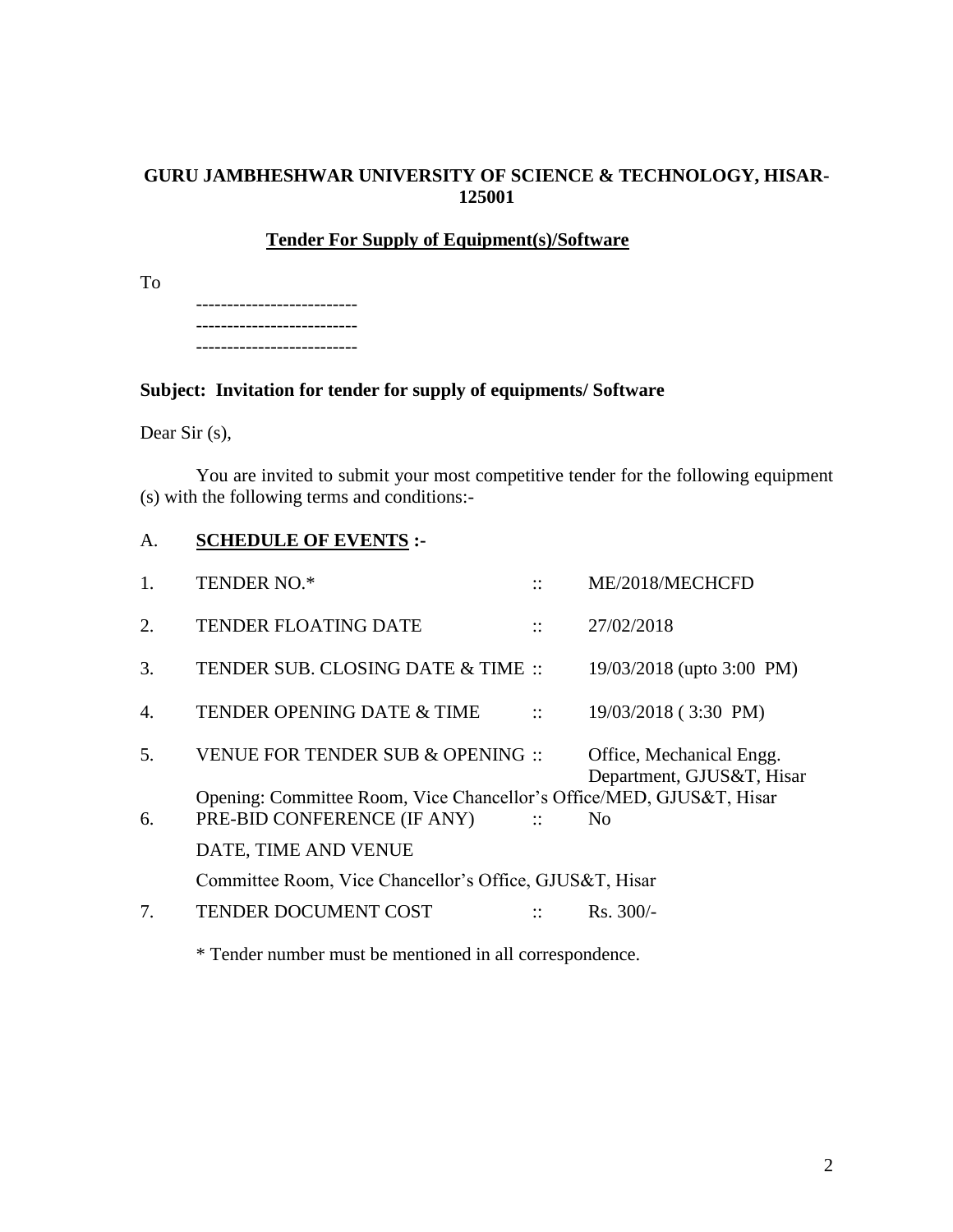# B. **BRIEF DISCRIPTIONOF TENDER DOCUMENT** :-

This tender document consist of four parts namely:

- i) Brief description of the equipment name ;
- ii) Technical data sheet( technical specifications of the equipment) ;
- iii) General standard Terms and conditions ; and
- iv) Special Terms and conditions (If any).

# 1. **Brief description of the equipment(s)**:-

It mentions the name of the equipment required and its quantity. The quantity is subject to increase and decrease, at the discretion of the indenter.

# 2. **Technical data sheet (technical specifications of the equipment)** :-

It contains the technical details / specification of the equipment. It should be submitted in a separate sealed envelope marked as "Technical Bid". Bids having deviation in technical specification will be declared as "technically non-responsive" and it will not be considered for commercial evaluation.

# 3. **Commercial Data Sheet:-**

**This format deals with the commercial aspect of the tender. The bidder should quote the basic/ex-works rate of goods and other over head charges only in this format.** 

4. **General / standard Terms and conditions**:- This portion contains the general/standard terms and conditions of the tender and its compliance is essential, failing which the contract may be cancelled and bidder may be liable for penal action against it.

# 5. **Special Terms and conditions:-**

It contains special terms and condition which may be in addition to / in super-session of the referred "**General / Standard Terms and conditions" and its compliance is also compulsory in the same manner, as in the case of the General / Standard Terms and conditions.**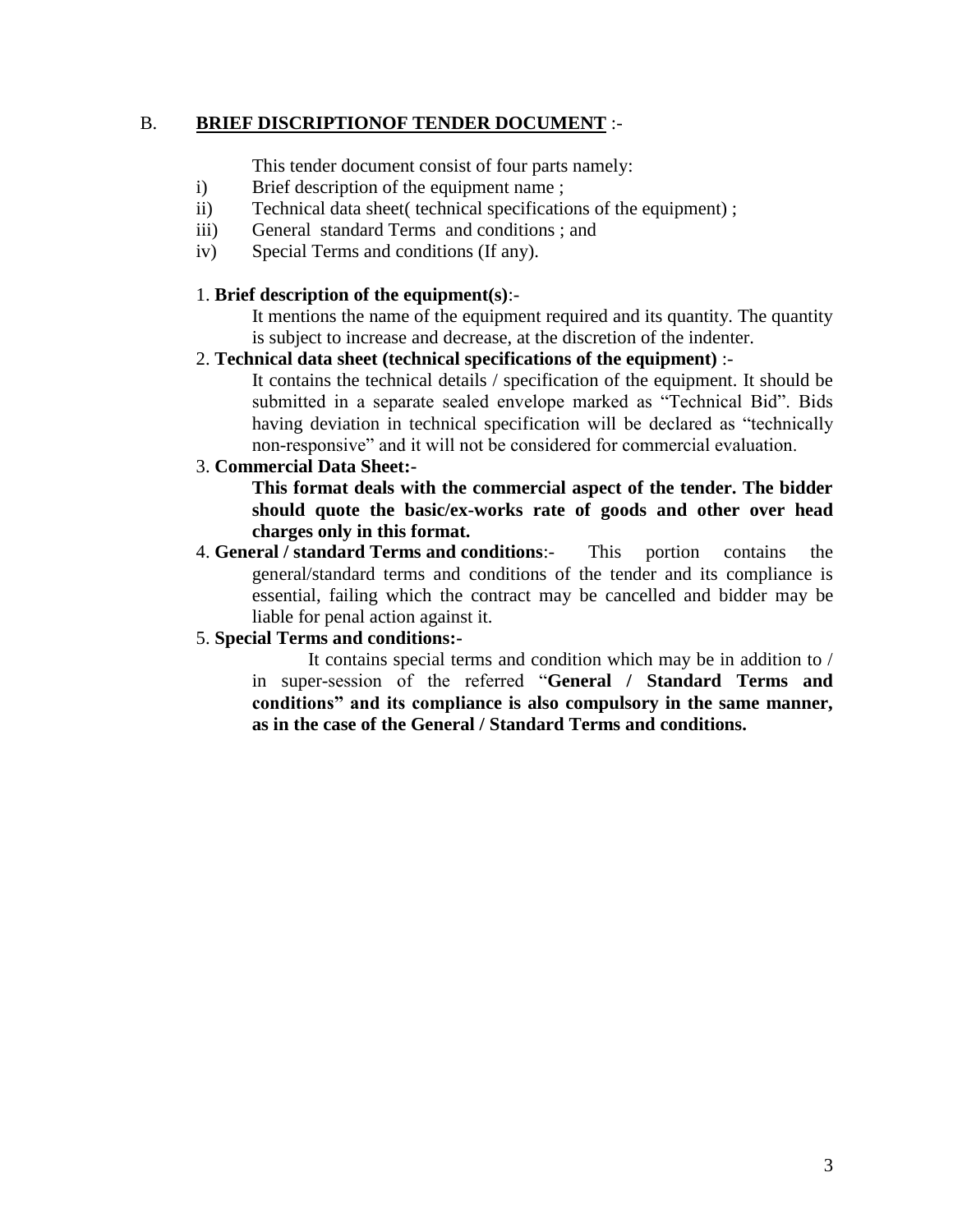# **GURU JAMBHESHWAR UNIVERSITY OF SCIENCE & TECHNOLOGY, HISAR-125001**

**TENDER NO.: \_\_\_\_\_\_\_\_\_\_\_\_\_\_\_\_\_\_\_\_\_\_\_\_\_\_\_\_\_\_\_\_\_\_\_\_\_\_**

**DATE: \_\_\_\_\_\_\_\_\_\_\_\_\_\_\_\_\_\_\_\_\_\_\_\_\_\_\_\_\_\_\_\_\_\_\_\_\_\_\_**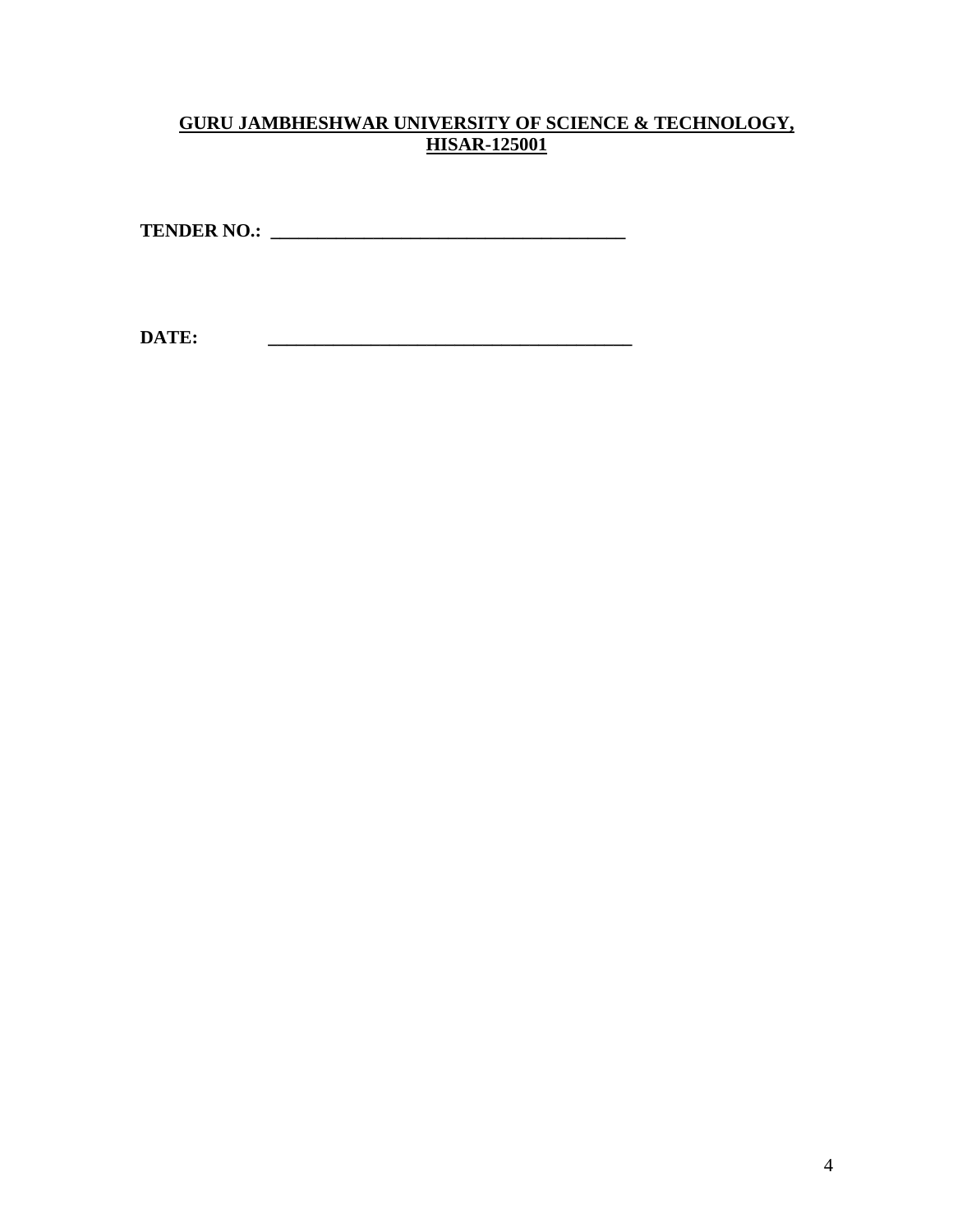# **C. EQUIPMENT/SOFTWARE DETAILS:**<br>**i**) **Brief description of the equipment/Softw i) Brief description of the equipment/Software name ;**

| Sr.No | <b>Brief Description of the Equipment/Software</b>                          | <b>Quantity</b>               |
|-------|-----------------------------------------------------------------------------|-------------------------------|
| 1.    | ANSYS Academic Research Mechanical + CFD with Space Claim<br><b>Package</b> | 01<br>$(05$ Users<br>License) |

# **ii) Technical data sheet( Technical Specifications of the equipment) ;**

| Sr.<br>N <sub>0</sub> | Description of the<br><b>Equipment/Software</b>                                                            | <b>Technical Specifications</b>                                                                                                                                                                                                                                                                                                                                                                                                                                                                                                                                                                                                                                                                                                                                                                                                                                                                                                                                                                                                                                                                                                                                                                                                                                                                                                                                                                                                                                                                                                                                          | Qty                         |
|-----------------------|------------------------------------------------------------------------------------------------------------|--------------------------------------------------------------------------------------------------------------------------------------------------------------------------------------------------------------------------------------------------------------------------------------------------------------------------------------------------------------------------------------------------------------------------------------------------------------------------------------------------------------------------------------------------------------------------------------------------------------------------------------------------------------------------------------------------------------------------------------------------------------------------------------------------------------------------------------------------------------------------------------------------------------------------------------------------------------------------------------------------------------------------------------------------------------------------------------------------------------------------------------------------------------------------------------------------------------------------------------------------------------------------------------------------------------------------------------------------------------------------------------------------------------------------------------------------------------------------------------------------------------------------------------------------------------------------|-----------------------------|
| 1.                    | <b>ANSYS</b><br>Academic<br><b>Research</b><br>Mechanical+<br><b>CFD</b><br>Claim<br>with Space<br>Package | STRUCTURAL & FLUID SOLVER CAPABILITY INCLUDING THE<br>FOLLOWING DESIGN SPACE, MECHANICAL, RIGID DYNAMICS (RIGID<br>BODY DYNAMICS), EMAG(LEGACY, REPLACED BY MAXWELL),<br>MULTIPHYSICS CAPABILITY(INCLUDES LE EMAG, HF EMAG &<br>FLOTRAN), CFX FULL CAPABILITY SOLVER, MFS SOLVER(SINGLE<br>CODE COUPLING), MFX SOLVER(FLUID STRUCTURAL INTERACTION),<br>MECHANICAL USER PROGRAMMABLE FETAURES (USER300<br>$\&$<br>RELATED COMMANDS), FLUENT, FLUENT NOX, FLUENT FIBER<br>MODULE, FLUENT MHD MODULE, FLUENT POPULATION BALANCE<br>MODULE, POLYFLOW(FULL CAPABILITY), AUTODYN (2D & 3D),<br>EXPLICIT STR (AUTODYN LAGRANGE), ICEPAK, FORTE<br>PRE & POST PROCESSING FEATURES & WORKBENCH APPLICATIONS<br>INCLUDING THE FOLLOWING PREPOST(INCLUDES M-APDL PREP7,<br>POST1), WORKBENCH MESHING (INCLUDES EXTENDED MESHING),<br>WORKBENCH<br>DESIGNXPLORER,<br>MECHANICAL<br><b>APPLICATOIN</b><br>(SIMULATION) WORKBENCH RESOURCES (ENGINEERING DATA),<br>WORKBENCH DESIGN POINT UPDATES, CFX-PRE, CFD-POST, AUTODYN<br>PREPOST, FLUENT PREP&POST, POLYDATA ICEM CFD MESHING, ICEM<br>OUTPUT INTERFACES FOR, CFX FLUENT, PARAMETRIC VARIATIONAL<br>TECHNOLOGY (VT) AT THE ELEMENT LEVEL, FATIGUE MODULE,<br>FEMODELER, FEMODELER -MESH MORPHER,<br>TURBOGRID<br>BLADEMODELER (BLADEGEN, BLADEEDITOR & VISTA CPD, CCD, AFD<br>& RTD<br>MCAD GEOMETRY INTERFACES FOR FILE FORMATES LIKE, IGES, STEP,<br>CREO PARAMETERIC, PARASOLID, SOLIDWORKS, CATIA, SAT,<br>SOLIDEDGE, AUTODESK, NX, CREO ELEMENTS/DIRECT MODELING,<br>JT, SDRC I-DEAS, Unlimited Nodes, HPC for 16 Cores. | 01<br>(5 Users)<br>License) |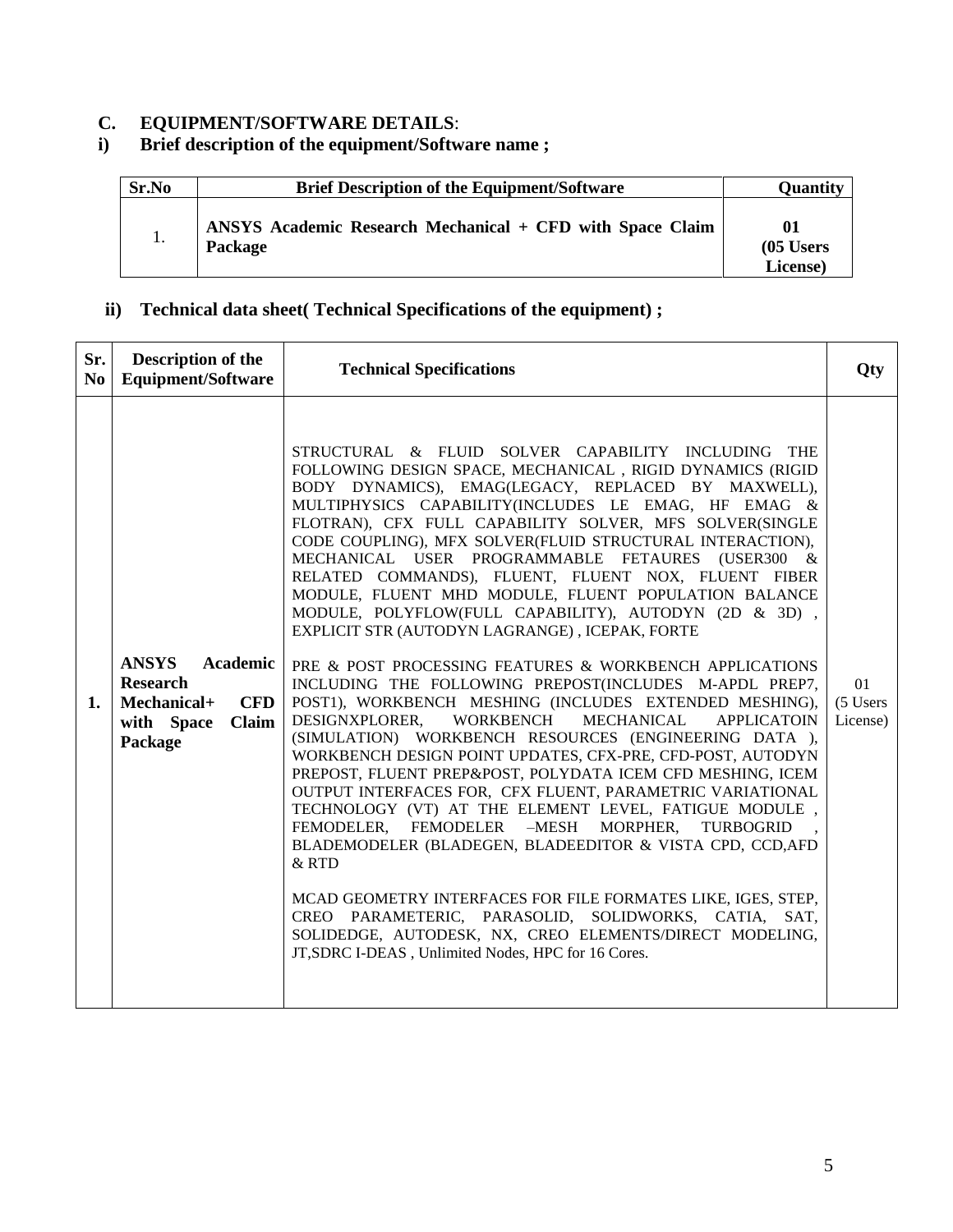#### **D. GENERAL/ STANDARD TERMS AND CONDITIONS OF THE TENDER**:- 1 **TWO ENEVELOPE BID**:-

**The tender is to be submitted on two envelope bid pattern i.e., "Technical bid" and "Price/commercial bid" in separately sealed envelopes.** Both of these envelopes should be put in and sealed in another envelope addressed to **Chairman, Department of Mechanical Engineering, Guru Jambheshwar University of Science & Technology, Hisar-125001 (Haryana), India** and super-scribed in bold as

# "TENDER FOR SUPPLY OF *ANSYS ACADEMIC RESEARCH MECHANICAL+ CFD WITH SPACE CLAIM PACKAGE"***.**

The "Technical bid" should mention only the technical details of the item/equipment. Price per unit be mentioned only in the "**Price/commercial bid format**".

#### 2. **BID SIGNING**:-

The Tender must be signed by authorized signatory of the bidding firm/company on each page, along with seal of the firm/company, as the case may be.

#### 3. **Conditional Bid** :-

Conditional Bid is not acceptable. Hence, the supplier is advised neither to alter the specifications nor to mention anything on the Tender form, except cost, signature with seal, otherwise his Tender will not be considered .

#### 4. **Delivery Destination**:-

The Tender should be quoted as **FOR GJUS&T, Hisar**. The transient insurance and freight charges etc., if any, needs to be mentioned separately of the basic/ ex-works price of the quoted item.

#### 5. **Delivery Acceptance**:-

The delivery of the material will be handed over to the authorized official of the concerned indenting department/office, However, the goods will be deemed to accepted subject to the approval of the inspection committee of GJUS&T. In case of rejection of the consignment, the supplier should immediately remove the consignment from the university premises failing which it will remain there at the risk and responsibility of the supplier and university will not be responsible for any kind of liability in this regard.

#### 6. **Delivery Period** :-

The supply is to be made within Six Weeks of the date of dispatch of the supply order. However, in case of imported goods this time limit will be 60 days, instead of 30 days.

#### 7. **Delivery Period Extension**:-

The supply order(s) shall be executed within the time specified in this regard. However, in case of Force Majure / reasons beyond control of the supplier, he may make a written request to the Vice-Chancellor for grant of extension for delivery period. The written request in this regard should clearly spelling out such reasons.

The Vice-Chancellor, if he is satisfied of such reasons and further that the requested extension will not be detrimental to the interests of the university,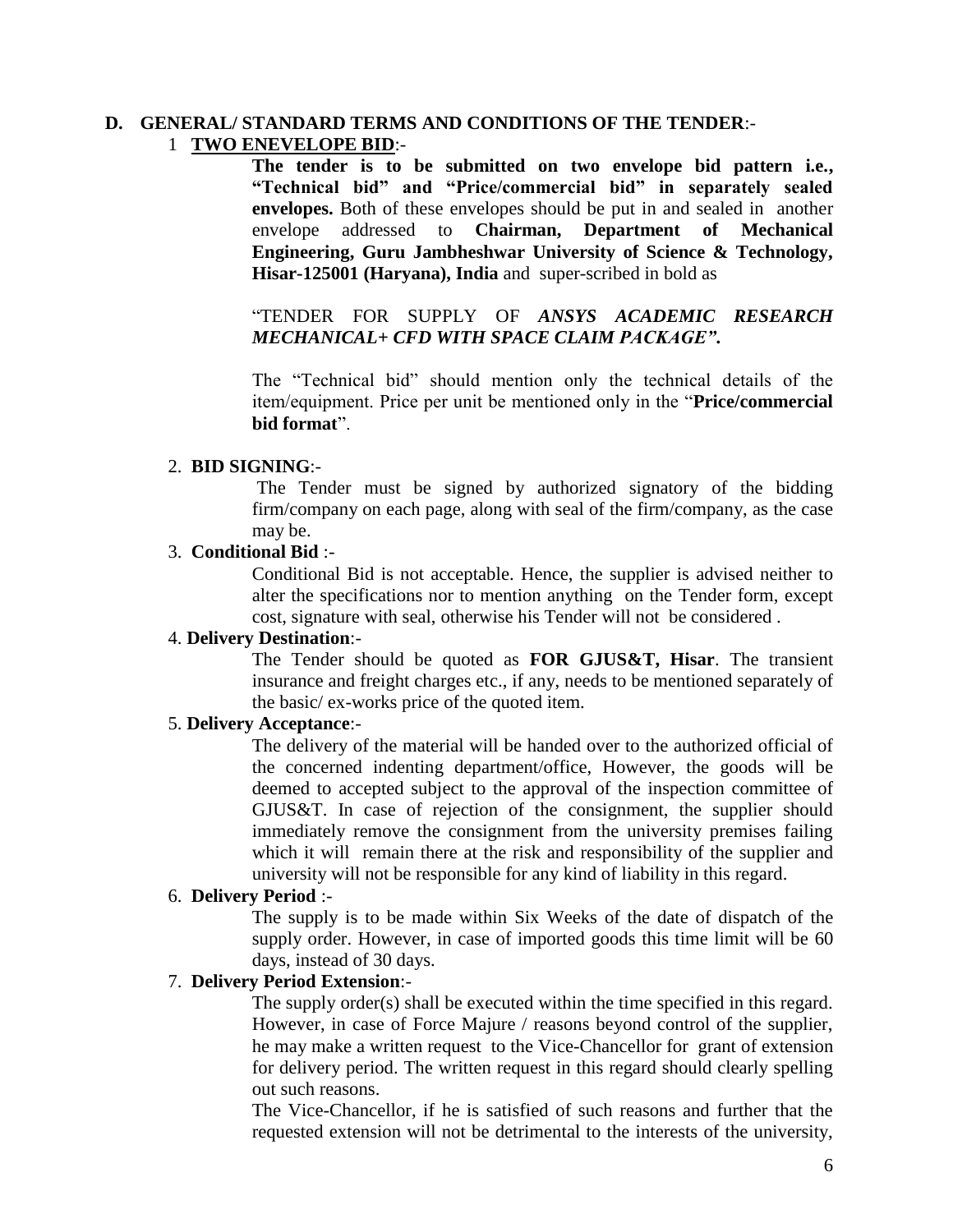may grant extension for a reasonable period for delivery of the goods. The supplier would be required to indemnify the university against any loss on account of downfall of the price during the extended period.

## 8. **Penality for delayed supply** :-

In the event of the delayed supply, if accepted, the Registrar will be competent to impose penalty @ 1% per day of the purchase order, provided that the entire amount of penalty shall not exceed 10% of the total amount of Purchase order. The supply will be deemed to be complete on the day when 100 % supply is handed over to the indenter (in case of supply in installments) and its installation is done. An appeal against these orders shall, however, lie to the Vice-Chancellor whose decision shall be final.

#### 7. **EMD forfeiture**:-

In case of the contractor backs out the supply, the earnest money deposited by him shall be forfeited. Apart from it, he will be liable for any other action against him, as may be considered necessary by the Vice-Chancellor.

# 8. **Rejection of incomplete tenders**;\_

Incomplete Tender such as unsigned Tender, late submitted Tender, conditional Tender, not confirming to the eligibility criteria and Technical specification or with any vague term such as 'Extra as applicable', will be considered as rejected.

#### 9. **Quantity Variation** :-

The quantity shall be subject to increase or decrease as the case may be.

### 10 **Manual/literatur**e:-

The detailed literature/catalogue of the quoted instrument and its accessories should also be attached with the tender. The specifications claimed by the firm should be clearly mentioned in the literature/catalogue also. Its manual should also be supplied with the equipment.

#### **11. Taxation**:-

Taxes/Excise duty/Custom duty etc. should be quoted independent of the exworks price of the item and it will be paid as applicable under Government rules, if so quoted by the Supplier in the tender, subject to the certificate in the bill of costs as follows. However, wherever exemption from duty (excise/custom duty) is applicable, the university will provide the exemption certificate, along with supply/purchase order itself.

"Certified that the taxes/duties charged in this bill is leviable under Government Rules".

In case of imported goods the custom clearance is to be arranged by the supplier at his own. Charges, if any, in this regard, however, need to be mentioned accordingly in the quote itself. University will provide necessary documents for this purpose. In case the quote is silent with regard to taxation and clearance charges etc, no such charges will be paid by the university.

#### 12. **Right to Bid rejection** :-

The University reserves the right to reject any or all offers without assigning any reason.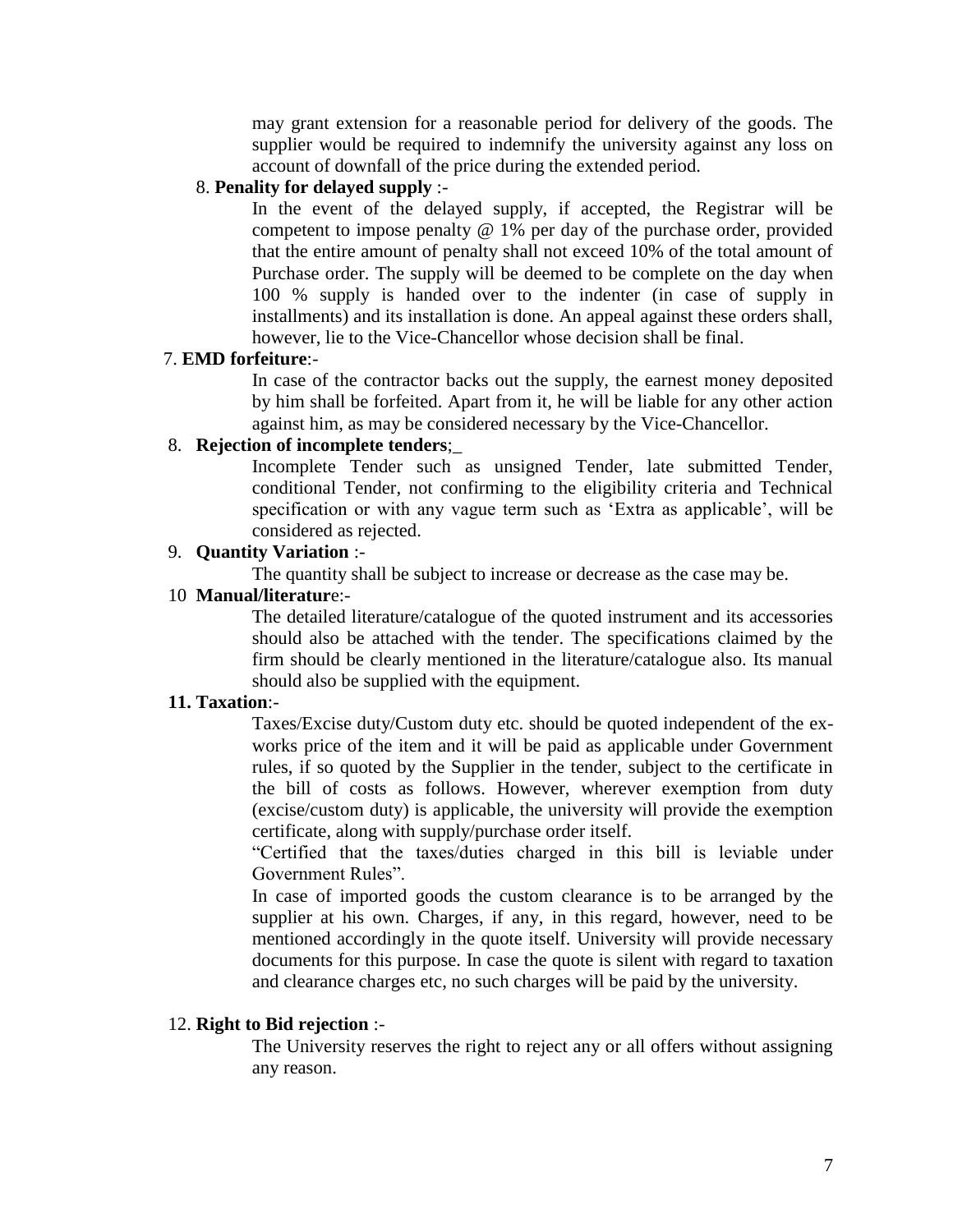#### **13. Packaging of Consignment** :-

The material should be packed in a strong case so as to avoid any damage, theft or pilferage in the transit, in which case the responsibility shall be that of the supplier.

## **14. Warranty** :-

The warranty/support should not be less than 12 months from the date of installation of the equipment/support.

#### **15. Performance Warranty** :-

Before release of the payment, the successful bidders will be required to submit a performance warranty in form of bank guarantee equal to 10% of the purchase order for the warranty period of the Equipments.

In case of imported goods requiring opening of LC or advance copy of the draft, the bank guarantee on account of performance warranty, having validity for warranty period plus 4 months, should be submitted before issuance of the purchase order by the indenter. If required, its validity will be got suitably extended by the supplier before release of his EMD.

#### **16. Payment** :-

The payment will be made within 30 days of the successful installation and its inspection and further after the on-site training imparted, if it is the requirement of the tender document.

#### **17. Currency**:-

The rates be quoted in Indian Currency (INR). However, in case of imported item it may be quoted in foreign currency where in the date of floating of tender will be taken as the conversion date for bid evaluation and comparison purpose.

## **18. Earnest Money Deposite(EMD)** :-

The earnest money of the amount, as per the slab given below, in the form of bank draft payable at Hisar and drawn in favour of the *Registrar, Guru Jambheshwar University of Sc. & Tech. Hisar* or a irrevocable bank guarantee, will be required to be remitted with the tenders. **EMD should be enclosed with Price bid and the same should be indicated in the Technical bid also.**

#### **19. Arbitration**

In case of any dispute both the parties will be bounded by the decision of the Vice- Chancellor, GJUS&T, Hisar , as the arbitrator.

## **20. Jurisdiction** :-

All disputes shall be subject to Hisar jurisdiction.

#### **21**. **EMD Slab** :-

| Sr. No.          | <b>Contract Value</b>        | <b>Earnest Money</b> |
|------------------|------------------------------|----------------------|
| $\overline{1}$ . | Rs. $200001/-$ to $300000/-$ | $Rs. 10000/-$        |
| 2.               | Rs. 300001 to 500000/-       | Rs. 20000/-          |
| 3.               | Rs. 500001 to 1000000/-      | $Rs.40000/-$         |
| 4.               | Rs. 1000001 to 2000000/-     | Rs. 70000/-          |
| 5.               | Above Rs. 20 Lacs            | $Rs. 100000/-$       |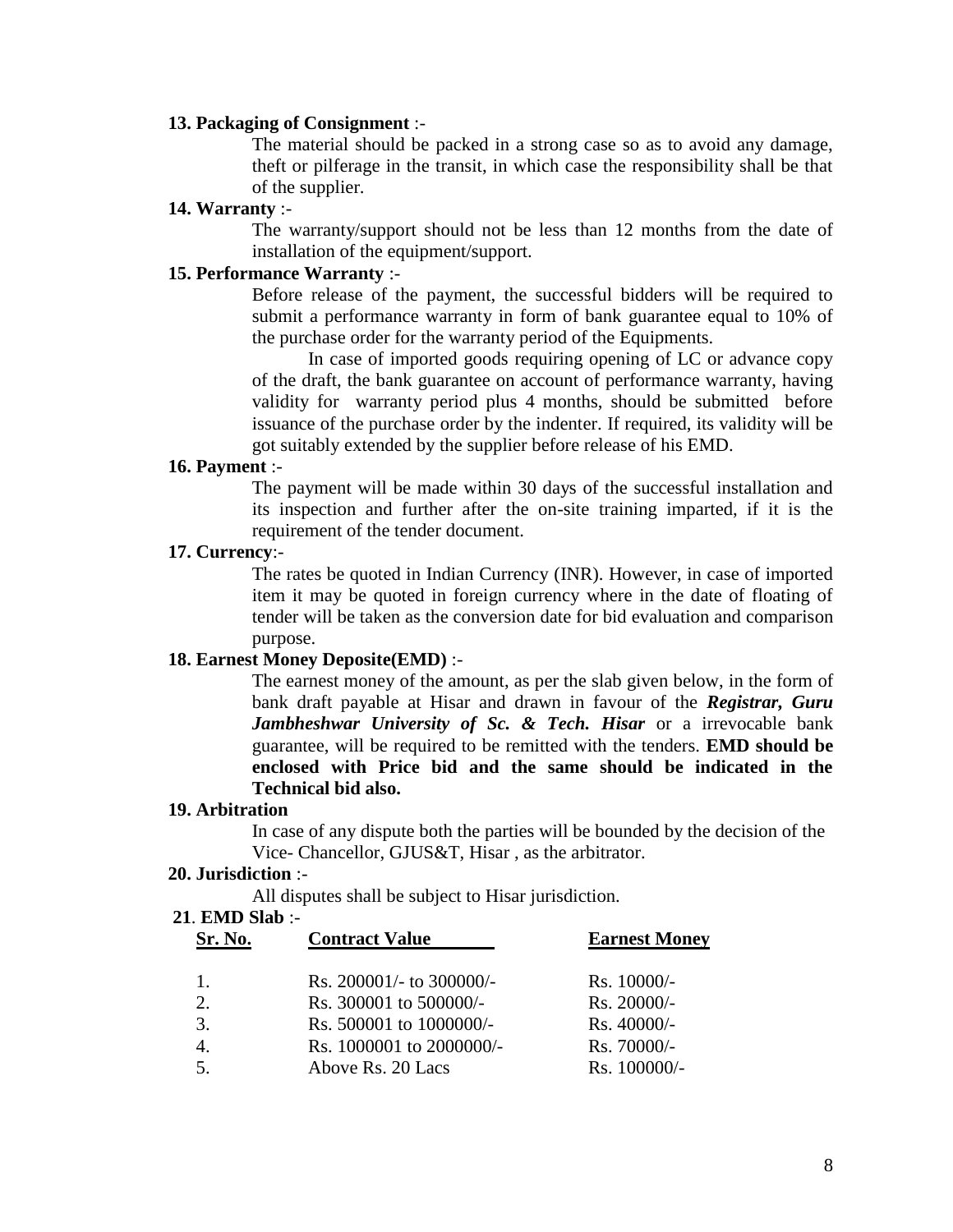**The terms & conditions of tender have been read and I/We certify that I/We clearly understand the same and undertake for its compliance.**

**Place :------------ Signature of authorized representative of the bidding**  Dated:\_\_\_\_\_\_\_\_ **Dated:\_\_\_\_\_\_\_** firm/company with seal.

**(Affix Rubber Stamp of the firm)**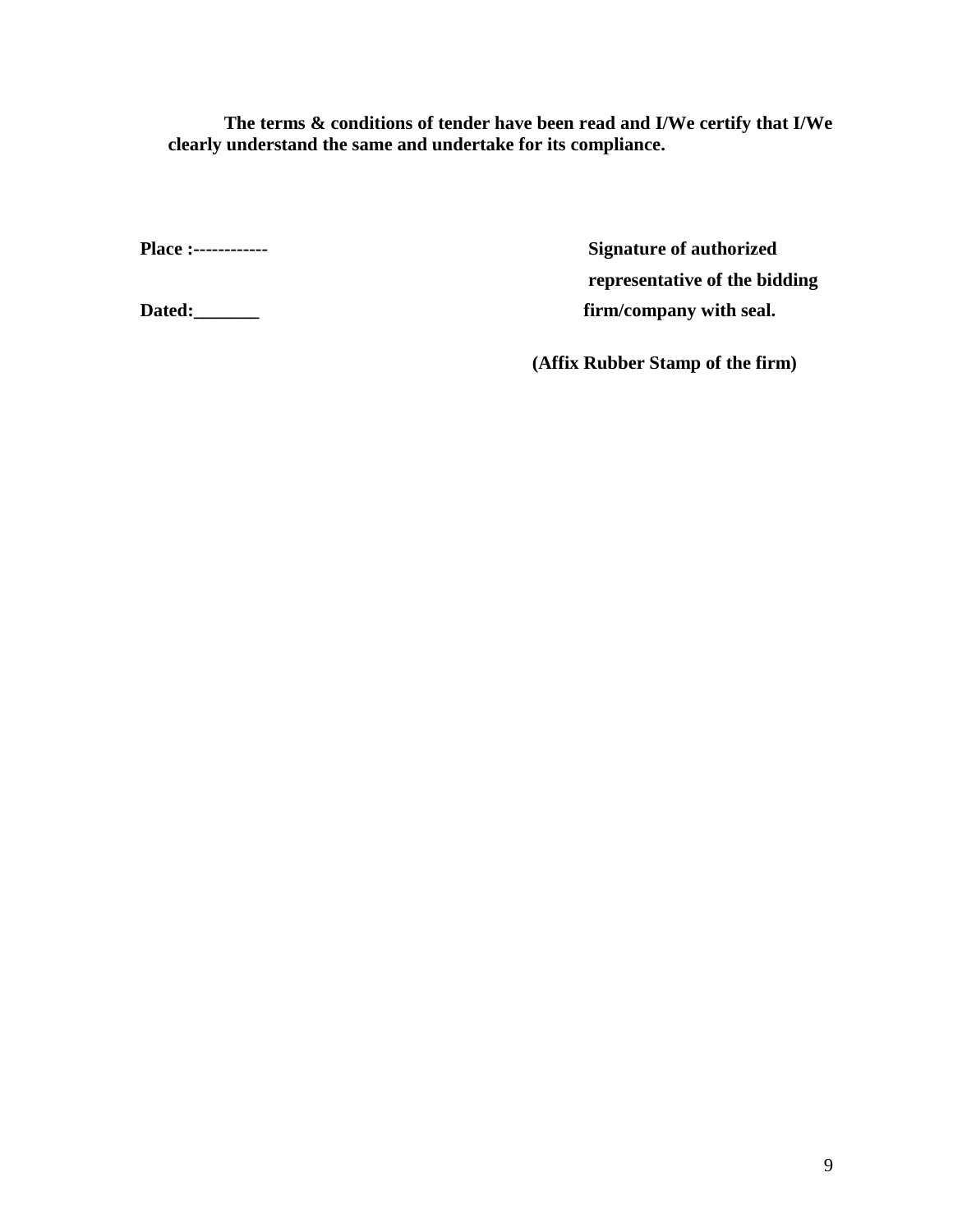# **SPECIAL TERMS & CONDITIONS:**

- 1. The license type for software will be perpetual (with unlimited nodes) in nature.
- 2. Free upgrades will be provided by winning bidder from time to time during the warranty period of said product.
- 3. In case the due date for opening tender happens to be a holiday, the same will be opened on the next working day. The timings will however remain unchanged.
- 4. The vendor is required to provide the training of the software to the faculty members of the department at GJUS&T, Hisar to the satisfaction level of all faculty members.
- 5. The vendor is required to provide the list of the organization/ institutions where the said software has been supplied during the last 5 years.
- 6. The vendor will install the software on the server/computer (as and when required), if there is any up gradation of computer or if any server crash occurs.

The special terms  $\&$  conditions of tender have been read and I/We certify that I/We clearly understand the same and undertake for its compliance.

**Place :------------ Signature of authorized representative of the bidding**  Dated:\_\_\_\_\_\_\_\_ **details Dated: Dated: html company** with seal.

 **(Affix Rubber Stamp of the firm)**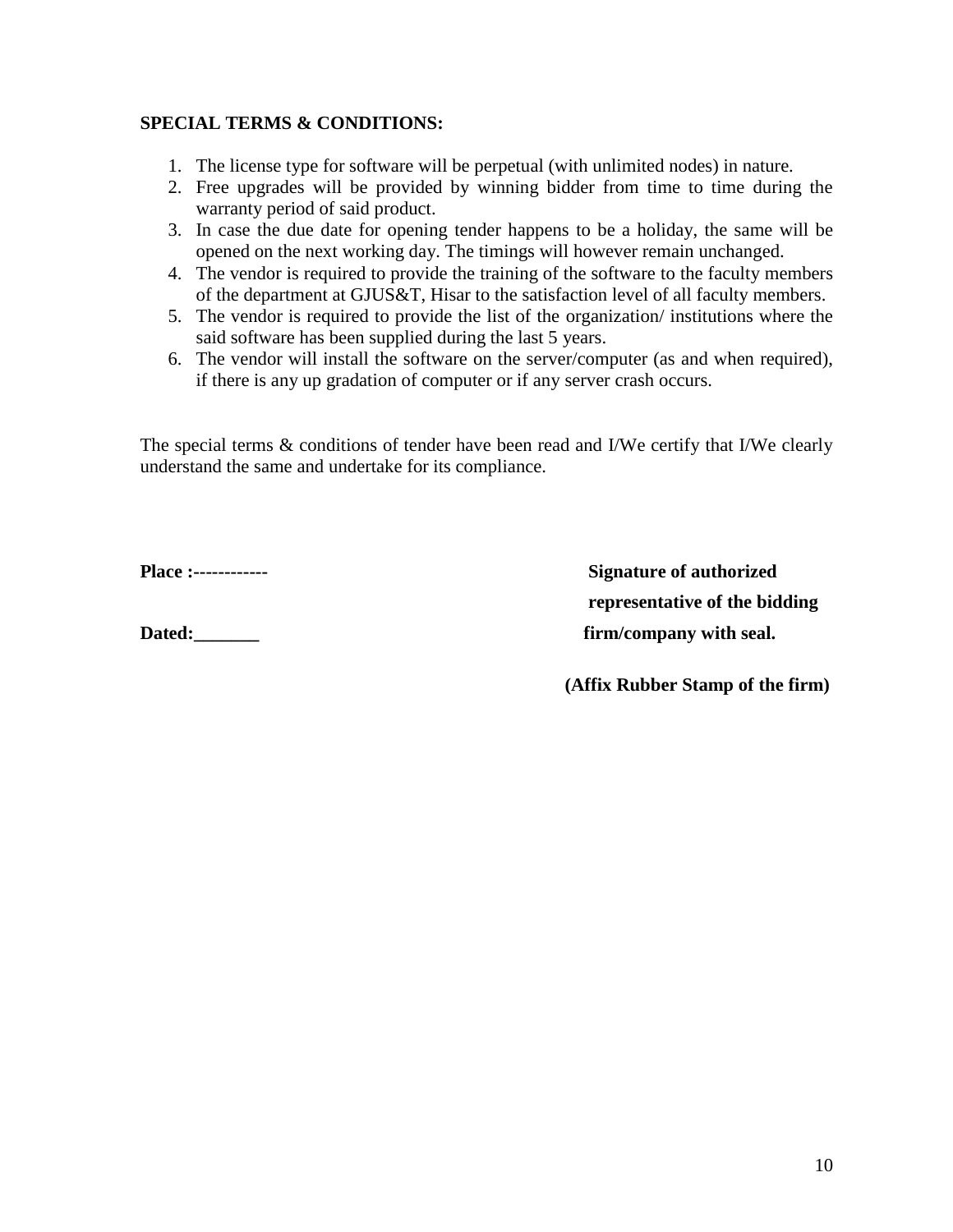# **GURU JAMBHESHWAR UNIVERSITY OF SCIENCE & TECHNOLOGY HISAR Format of Tender – Price/commercial bid**

**TENDER NO & DATE : ------------------------------------------------------**

## **A. BASIC/ EX -WORKS PRICE**.

| Sr.<br>No. | <b>Brief</b><br><b>Description</b><br>of the<br>Equipments/<br>Software/<br><b>Furniture</b> | <b>Specifications</b> | Qty | $*$ Cost<br>per Unit | <i>*</i> Total<br>Cost |
|------------|----------------------------------------------------------------------------------------------|-----------------------|-----|----------------------|------------------------|
|            |                                                                                              |                       |     |                      |                        |
|            |                                                                                              |                       |     |                      |                        |
|            |                                                                                              |                       |     |                      |                        |

\* SPECIFY CURRENCY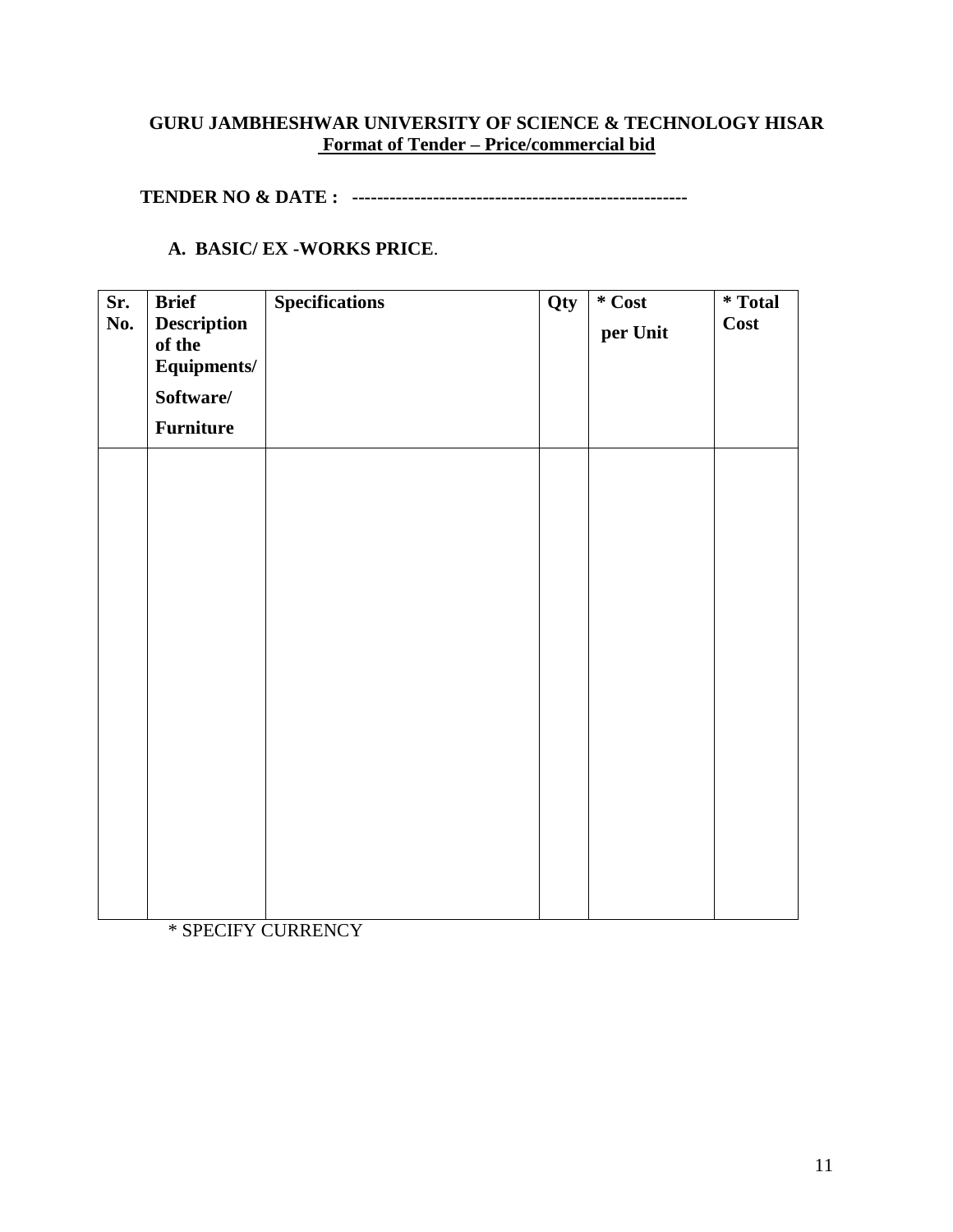# **B. Over Head Charge (Taxation etc.)**

| Sr.No | Nature of Overhead Charges   | Rate | Total amount |
|-------|------------------------------|------|--------------|
|       | (Tax/insurance/freight etc.) |      | (Rs)         |
|       |                              |      |              |
|       |                              |      |              |
|       |                              |      |              |

Total A +B = Rs ----------------- (in words Rs………………………………)

We agree to supply the above Equipments/software/Furniture in accordance with the above technical specifications for a total contract price referred as above, with in the period specified in the Invitation for Tender. We also confirm that the normal commercial warranty/guarantee as per tender document shall apply to the offered Equipments/Software/Furniture.

**Signature of Supplier**

**Correspondence address of the company**

**With phone, Fax, and E-mail and** 

**Name & address of contact person.**

**Place:-**

**Date:- Signature with seal**